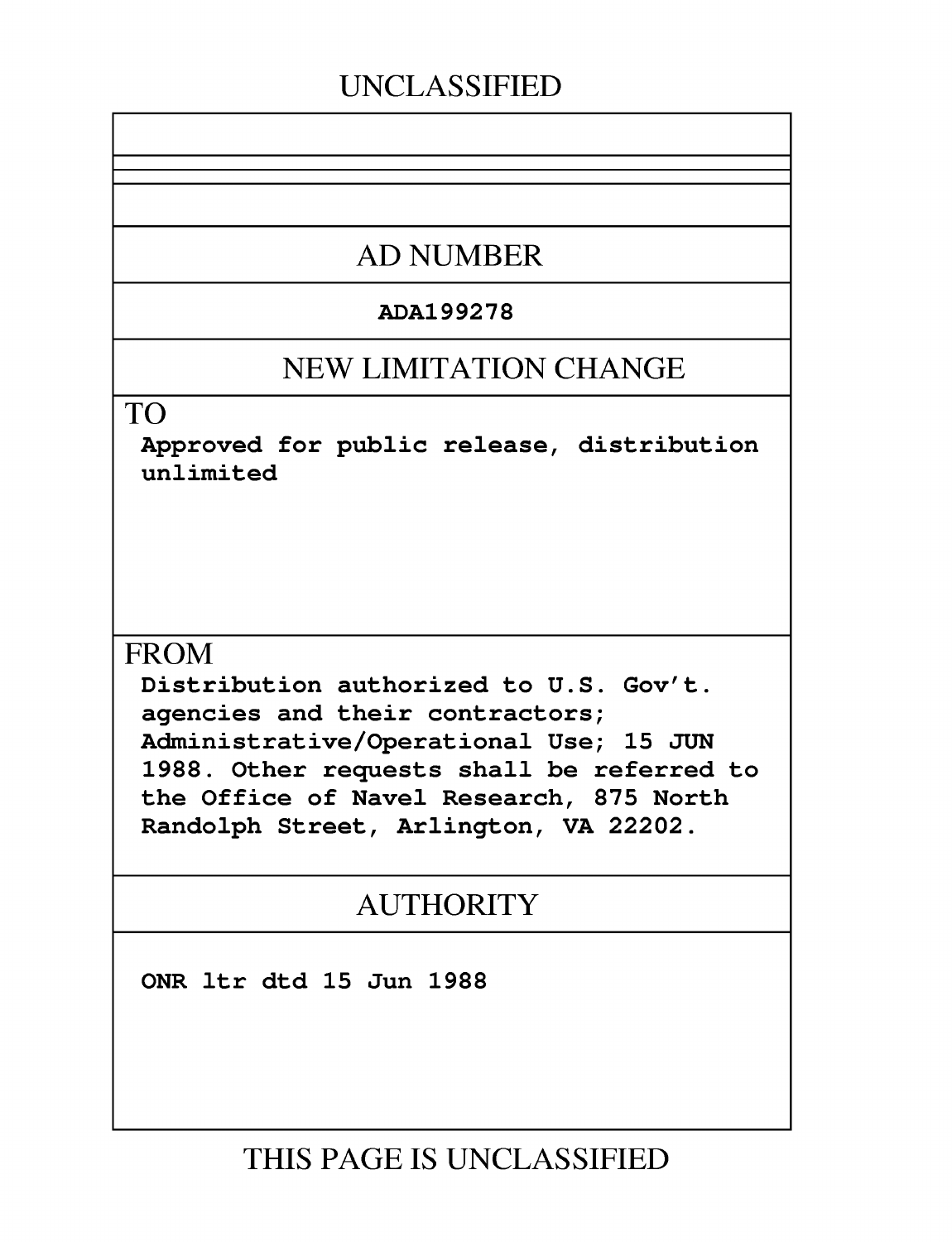# $\frac{\infty}{\infty}$  **OTIC** FILE COPY

Date: 15 June 1988

#### PROGRESS REPORT ON CONTRACT N00014-88-K-0177 R&T CODE 4412029

PRINCIPLE INVESTIGATORS: Drs. Charles Fisher and James Childress

CONTRACTOR: Marine Science Institute, University of California, **,1** Santa Barbara

CONTRACT TITLE: Host-Symbiont Interactions Between a Marine Mussel and Methanotrophic Bacterial Endosymbionts

START DATE: 1 October 1987

RESEARCH OBJECTIVE $\epsilon$  To delineate the interactions between a newly discovered mussel and its methanotrophic symbionts in order to reach a more complete understanding of the intact symbiosis.

PROGRESS (Year 1): Since last October we have made considerable progress in determining the importance **Cf** various food and energy sources to this symbiosis. Work begun in July of last year has demonstrated that the mussels can grow with methane as the sole carbon and energy source (see enclosed reprint). However, in a another study we have found that although the shell is growing in response to methane, the mussels' soft tissue is being depleted under these experimental conditions and this is reflected in a lower<br>"condition index" of the mussels, when compared to freshly collected animals. This second study also demonstrates that neither unicellular algae (as a food source) nor thiosulfate (as a symbiont energy source) is sufficient for either shell or soft tissue growth in this mussel (Thiosulfate was suggested as an additional possible energy source for the symbionts, by some of our earlier work, Fisher et al 1987). We have, in a separate study, been directly testing the mussels' ability to filter feed on particulates (both algae and bacteria). Our data indicates that these mussels can clear both algae and bacteria from the surrounding water (at relatively low rates) and assimilate a significant portion of the particulates they clear.

We have also begun investigations into other possible sources of nitrogen for this symbiotic association. Our preliminary whole animal  $N_2$  flux data supports some preliminary results of J. Stein's  $(J.$ Stein is a graduate student in Horst Felbeck's laboratory at Scripps,

DISTRIBUTION STATEMENT A  $\overline{ }$  $A<sub>P</sub>$ pproved for public release; Digital nation (Unliable)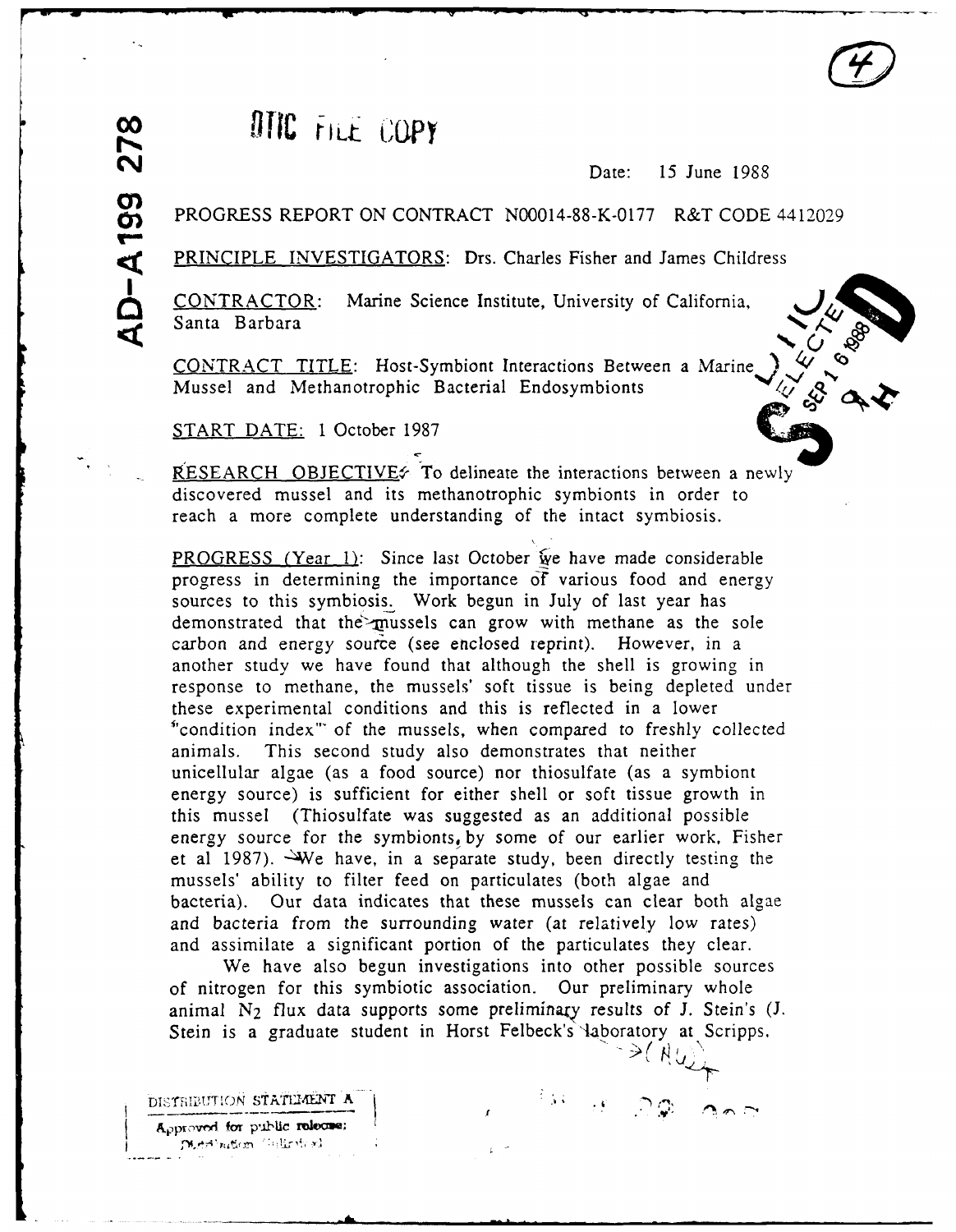whom we have invited to collaborate on this aspect of the project) which indicate that the symbionts contain a Nif gene and are therefore capable of fixing nitrogen.

We have begun to develop a bacterial purification protocol for these symbionts. Using a combination of filtration through a graded series of Nitex screens and differential centrifugation we can purify these symbionts several fold with high recovery. We are also experimenting with density gradient centrifugation and alternative grinding methods to optimize purity, and yield of symbionts.

WORK PLAN (Year 2): Our objectives for next year are several, and will be accomplished largely using animals we will collect this fall (we have been awarded submersible time by NOAA to pursue these and other investigations of hydrocarbon seep animals):

1. To complete the laboratory analyses and prepare for publication the 2 food and energy source studies outlined above. These studies are largely complete and should require only a few weeks of laboratory work before we will be ready to write up the study.

2. To complete our investigations on the role of nitrogen fixation in this symbiosis. This will include some acetylene reduction experiments planned for this fall and further quantitative analysis of  $NH<sub>4</sub>$  and  $N<sub>2</sub>$  uptake by live animals.

3. We will began studies of nutrient transfer between the symbiont and host using live animals, 14-C methane, and both autoradiographic and dissection techniques. Some of these incubations will be done on board ship with fresh animals this fail, and the rest will be accomplished in the laboratory with animals we will maintain. (We still have mussels alive which were collected last July).

4. To perfect our symbiont purification protocol and conduct the carbon assimilation and flux studies necessary for our investigations of genetic autonomy of the symbionts. These same investigations of genetic autonomy of the symbionts. purified symbiont preparations will be used to investigate the release of organic products by the symbionts.

5. To measure rates of CH4 and **C02** flux in whole mussels and isolated symbionts under various concentrations of methane and  $\frac{1}{100}$  For oxygen to determine the dependency of the intact symbiosis, and the effects of the animal tissue on the uptake of these materials by the symbionts. And the symbionts of the symbionts of the symbol symbol symbol symbol symbol symbol symbol symbol symbol symbol symbol symbol symbol symbol symbol symbol symbol symbol symbol symbol symbol symbol symbol symbol s

**PUBLICATIONS AND REPORTS:** 



tribution/ **Availability Codes** Avail and/cr **'Dist Special**

**GRA&I** 

Γ П П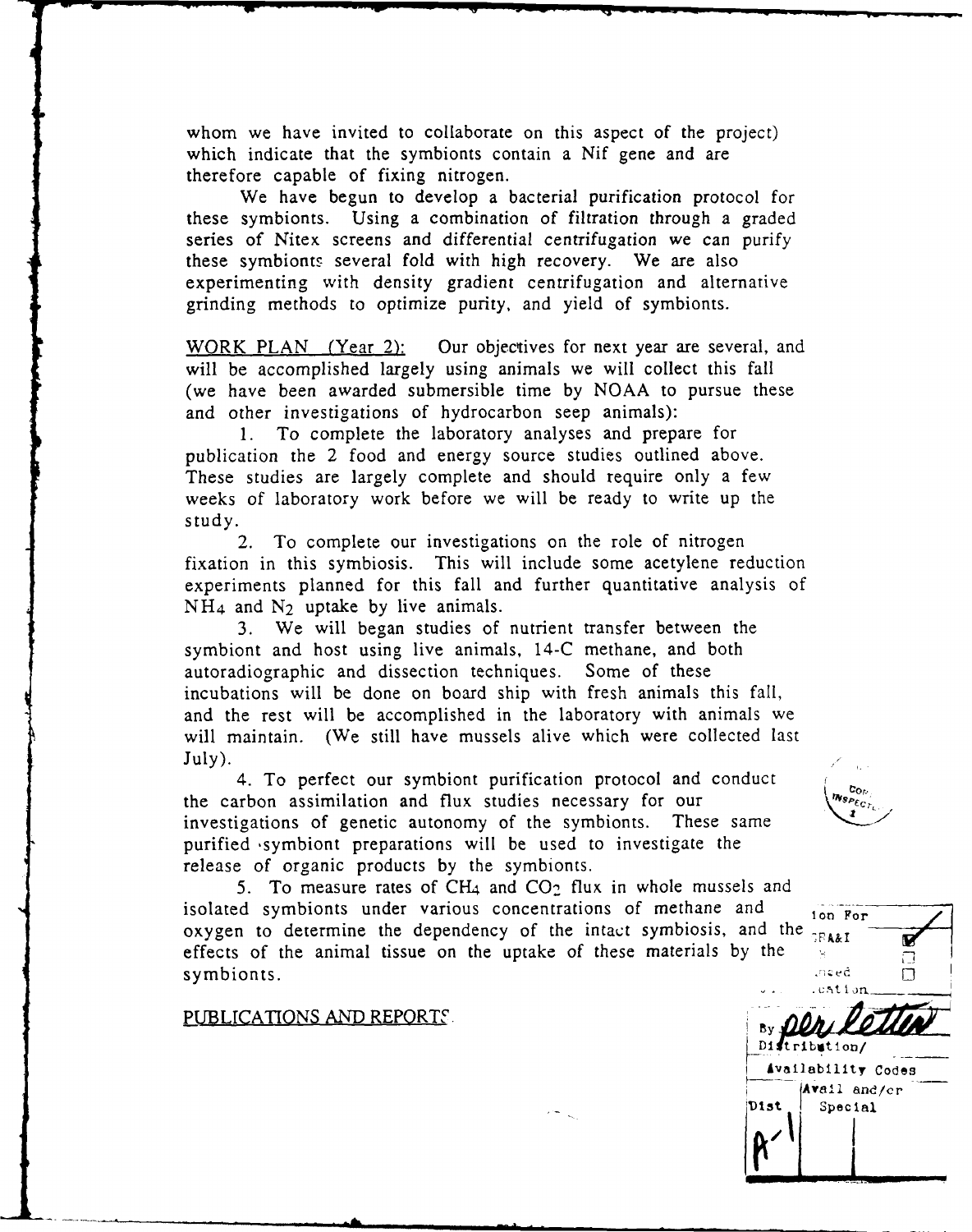1. We have yet to publish *any* work stemming directly from this grant but the following was done as a part of this study, although the work was completed before the award arrived (work conducted between July and October, 1987):

Cary, S. C., C. R. Fisher, and H. Felbeck (1988) Mussel growth supported by methane as sole carbon and energy source. Science, 240: 78-80. (reprint enclosed)

2. A paper detailing some of our studies with this mussel has been accepted for the 5th International Deep-Sea Biology Symposium in Brest, France and will be presented there later this month **:**

Childress, J. J. and C. R. Fisher (1988) The methanotrophic symbiosis in a hydrocarbon seep mussel. (abstract enclosed)

RELATED GRANT: We were awarded ten days of submersible time (20 dives) by NOAA's Office of Undersea Research for this fall. ("Studies of chemosythetic communities, oil seepage, and gas hydrates on the upper Gulf of Mexico continental slope"). We will collect mussels (and other symbiont-containing clams and tubeworms) from the Louisiana Slope during this cruise for studies on board ship as well as for shipment back to UCSB for laboratory studies over the next year. The exact dates of the cruise are uncertain at this time, we are tentively scheduled for early August.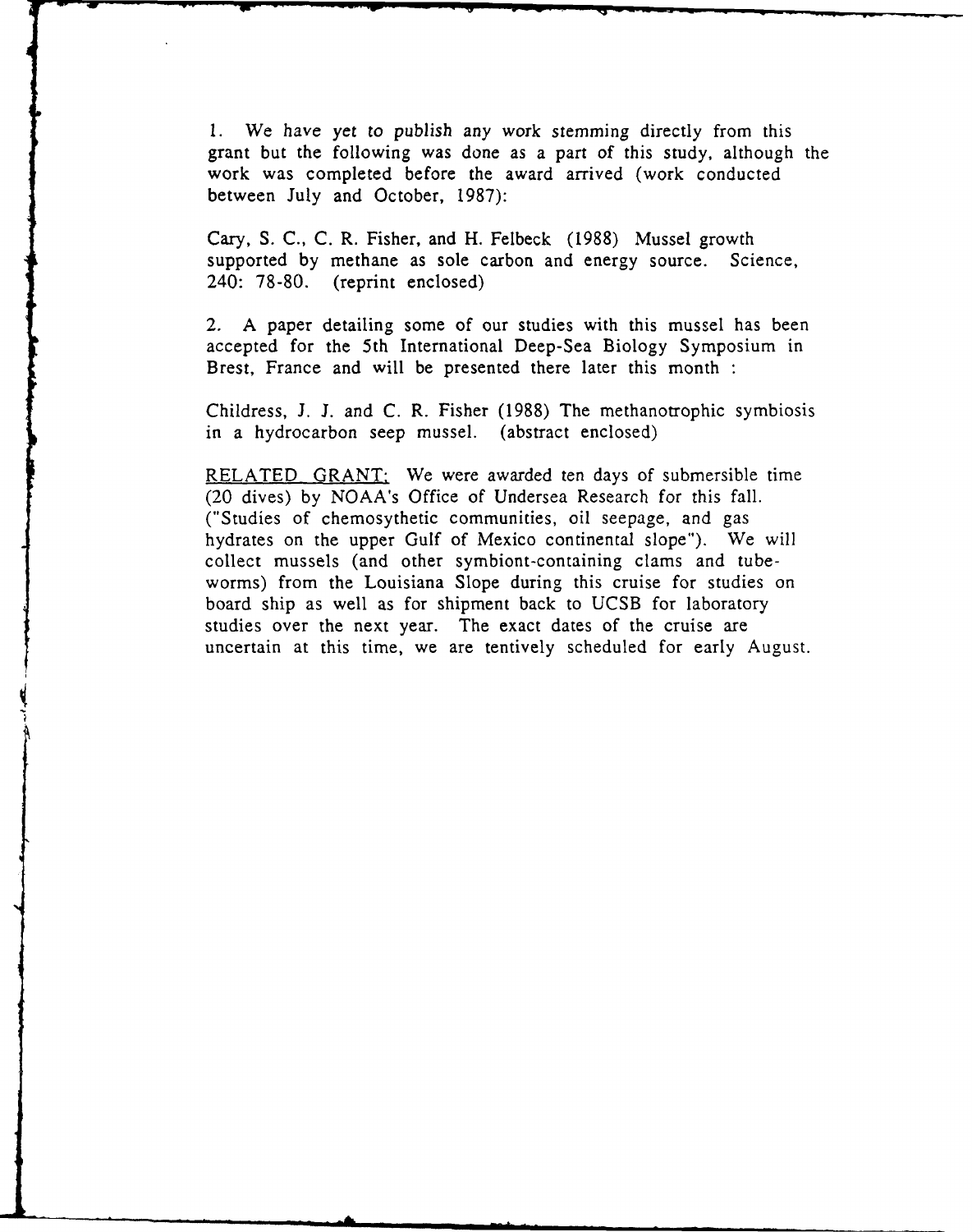## **SCİENCE**

## **Mussel Growth Supported by Methane as Sole Carbon and Energy Source**

S. CRAIG CARY, CHARLES R. FISHER, AND HORST FELBECK

Copyright © 1988 by the American Association for the Advancement of Science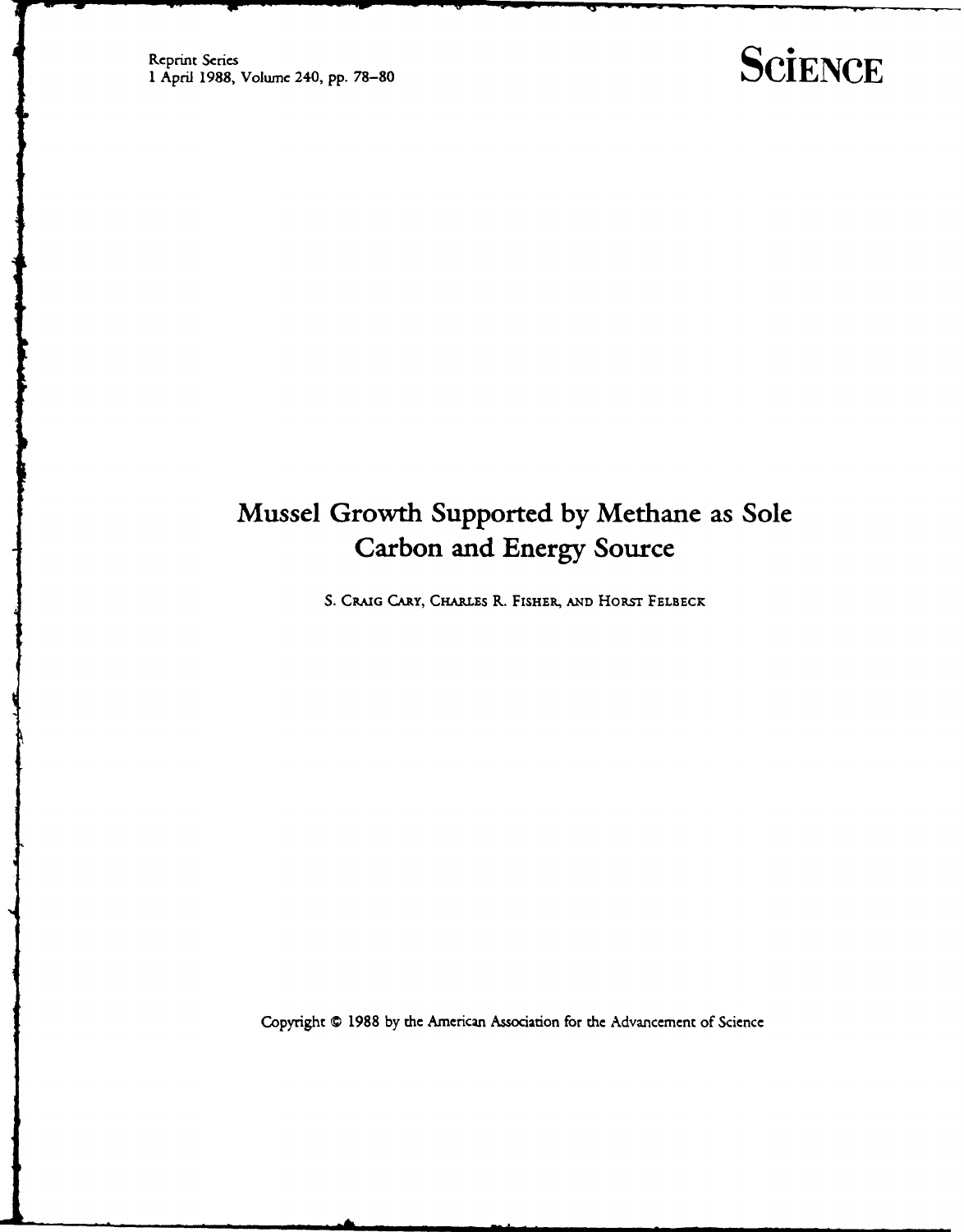#### Mussel Growth Supported by Methane as Sole carbon to the hosts includes studies in which Carbon and Energy Source containing animals were measured. Com-

#### S. CRAIG CARY, CHARLES R. FISHER, HORST FELBECK **animals of a variety of symbiont-containing**

Symbioses between chemoautotrophic bacteria and several specialized marine inverte- our study, showed little variation, indicating brates **are** well documented. However, none of these symbioses have been demonstrat- the importance of symbiont carbon to the **ed** to provide sufficient energy and carbon to the host to enable it to grow. Growth host **(5, 6,** 12). This finding is especially rates of seep mussels collected from hydrocarbon seeps off the coast of Louisiana were convincing in the case of animals containing measured in a controlled environment where methane was the sole carbon and energy methanotrophic symbionts because of the source. The growth rates increased to a maximum of 17.2 micrometers per day in negative <sup>13</sup>C/<sup>12</sup>C source. The growth rates increased to a maximum of 17.2 micrometers per day in response to methane and approached zero in the absence of methane. These mussels Transfer of symbiont carbon to the host can contain methanotrophic symbiotic bacteria in their gills, which suggests that these be accomplished in several ways: through bacteria provide their hosts with a net carbon flux originating from methane. digestion of the bacteria **by** host lysosomes

certain marine invertebrates was first de- indicate that these symbioses are methano- worm *Rftia paciyprda* by Bosch and Grasse scribed as occurring in hydrothermal vent trophic (6-8). The methane necessary for (13), who document an intracellular degracommunities and since then in many other the support of this metabolism in the mus- dation of symbiotic bacteria. Hand *(14) and* diverse reducing marine environments (1). sels in situ originates either from hydrocar- Giere and Langheld *(15)* observed similar These bacteria typically oxidize reduced sul- bon sources at the oil seeps or from biologi- phenomena in the baceriocytes of *Rif za* fur compounds from their environment and cal processes at the Florida Escarpment *pachyptila* and in the oligochaete *Phallodrilus* use the energy obtained to fix carbon diox- communities (4, 5). *leukodermatus, respectively*. The second ide from the surrounding seawater *(2, 3).* For both chemolithoautotrophic and proposed strategy of nutrient transfer is the These chemicals can be formed either geo- methanotrophic associations, researchers ranslocation of reduced organic material thermally from seawater sulfate, as at .he have proposed *(2, 3, 6)* that at least part of from the bacteria to the host, as was shown hydrothermal vents, or biologically through the nutritional requirements of the respec- with radiolabeled bicarbonate in *Solemya* sulfate-reducing bacteria in the sediments, as tive hosts is supplied by the bacteria. Some *reidi (16).* However, it has not been demonin mudflats or hypoxic deep-sea basins (4, host animals have entirely lost the ability to strated that the hosts can grow when pro-**5).** Another source of energy and carbon has take up and digest external food. The vesri- vided only with an inorganic chemical as a recently been demonstrated for mussels as- meniferan tube worms, the pogonopho- bacterial energy source. We report here that sociated with hydrocarbon seepage sites on rans, man' oligochacetes of the subfamily mussels harboring methanotrophic baceenia the Louisiana slope in the Gulf of Mexico Phallodrilinae, and several bivalves of the as svmbionts *(17)* grow when supplied only *(5-7)* at the base of the Florida Escarpment Solemyidae have lost their digestive systems with methane in the seawater. *(8)* and for a small pogonophoran from the and must depend on an alternative nutri- Growth has been considered an excellent Skagerrak (9). These animals contain meth- tional source-most likely the symbiotic anotrophic symbionts. The symbionts in the bacteria *(10).* Similarly, most other bivalves gill cells of the mytilids (6, 8) and the known to contain chemoautotrophic symbi-<br>trophosome cells of the pogonophorans (9) otic bacteria are characterized by a reduced of California San Diego, La Jolla, CA 92093. gill cells of the mytilids (6, 8) and the known to contain chemoautotrophic symbi-<br>trophosome cells of the pogonophorans (9) otic bacteria are characterized by a reduced of Cultomia San Diego, La Jolla, CA 92093.<br>contain s teristic of type 1 methanotrophs. Further- evidence for the importance of bacterial

chemoautorrophic bacteria that *re-* minations, net methane uptake studies, and The first strategy has been proposed in the side in highly specialized tissues of the incorporation of "'C-labeled methane symbioses of the hydrothermal vent tube

stable isotope ratios  $(^{13}C/^{12}C)$  in symbiontparisons of paired tissues from individual species, including **me** mussel species used in or through the translocation of part of the **HE OCCURRENCE** OF sYMsrOrIc more, enzymatic tests, stable isotope deter- fixed carbon from the bacteria to the host.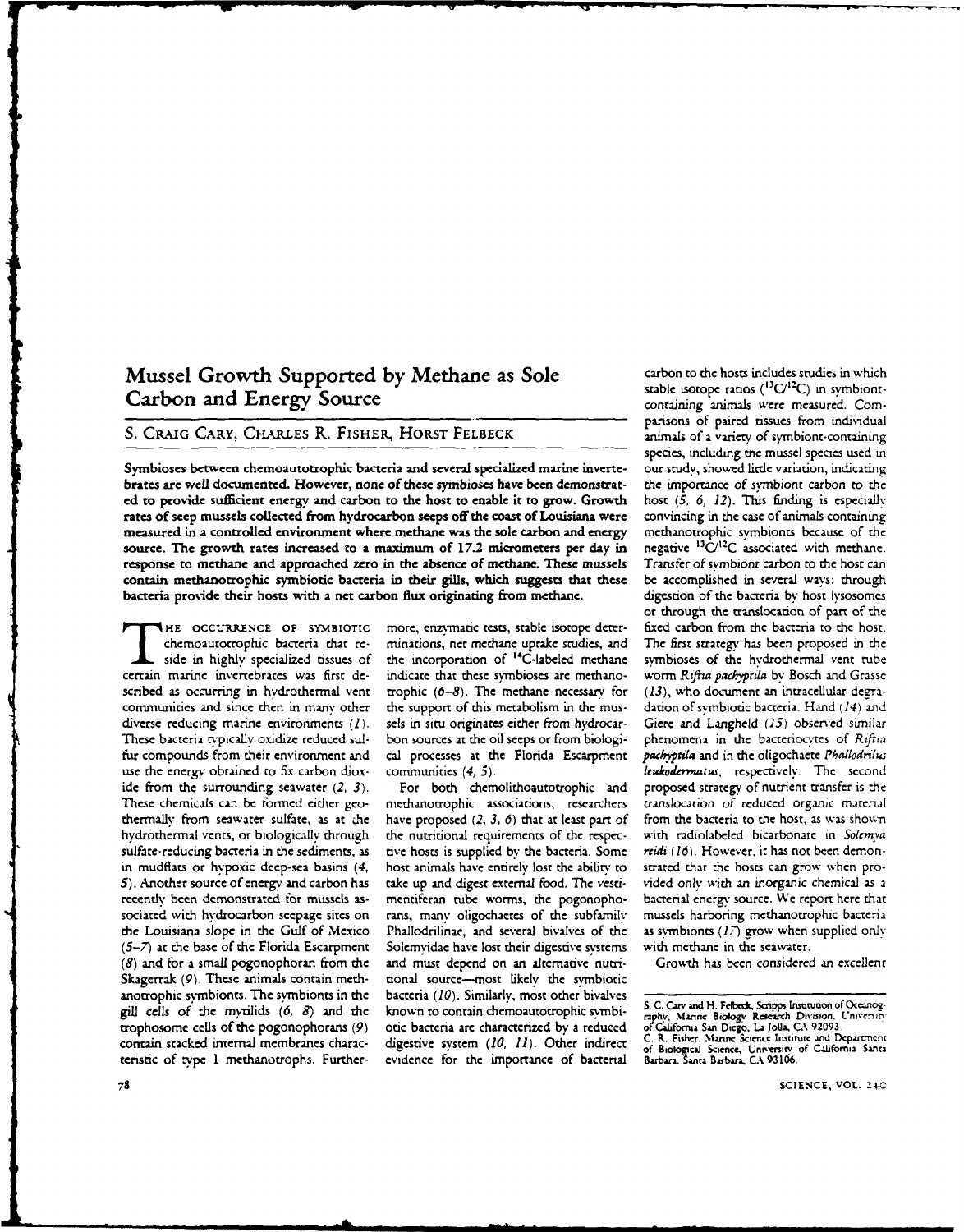Fig. 1. Growth rates of a symbiont-containing mytilid bivalve species from oil sceps off the coast of Louisiana at various concentrations of methane and oxygen. The vertical bars illustrate the mean growth rate  $(n = 8)$  averaged over 2 days. The standard deviations for each growth penod never exceeded ±1 um/day. The horizontal solid lines in the lower section indicate the methane, and dotted lines are the oxygen concentrations during the<br>respective periods. The ar-



rows show the times when experimental conditions were changed.

indicator of overall health and vitality of a bivalve (18). Under stress, shell growth is one of the first factors to change. To avoid the typically long-term growth measurements, that is, measurement of length, width, weight, volume, or others in which it usually takes months to demonstrate significant changes, we chose a more sensitive technique. By means of laser diffraction, we determined the growth rate by measuring the change of the width of a gap created by the edge of the mussels and a fixed plastic tab. The projected pattern was sensed by a photodiode array, the output of which was fed into a computer for analysis. This technique has been used to measure short-term changes in the growth rate of the shallow water mytilid Mytilus edulis that occurred as a result of varying phytoplankton concentrations (19). Width changes of the gap as small as  $3 \mu m$  can be observed. The growth of the mussels was determined every 2 days until a plateau was reached  $(20)$ . The ratio of methane to air bubbled through the incubation water was then altered (21).

The growth rates demonstrate a clear dependence on the availability of methane in the water (Fig. 1). After an initial period of no growth when no methane was supplied, the growth rates increased to a maximum of 17.2 unvday in the presence of methane. Without methane, growth stopped after a short period and quickly increased again when the methane supply was resumed. A response could be measured in each case after an initial lag of 2 days. This response time is comparable to that of  $M$ . edulis when fed different concentrations of cultured phyroplankton. To ensure that the growth was actually dependent on methane, the stepwise changes were repeated in reverse order after the period without methane and without growth. The growth rates increased again after methane was added to the seawater to approximately the same level as recorded earlier in the presence of methane.

The mussel growth rates also show a

I APRIL 1988

correlation to the methane and oxygen concentrations. The highest growth rates were obtained at the lowest measured methane concentration (245 umol/liter) and a high oxygen concentration (290 µmol/liter). The lowest growth rates were observed at the highest methane (980 umol/liter) and lowest oxygen concentration (140 µmol/liter). Methanotrophic bacteria grown in culture normally show increased yields at higher methane levels, limited only by very low oxygen concentrations (22). The different response reported here for an intact symbiotic association could be due to several factors. First, at high levels of methane the oxygen concentrations could be limiting for the host. Mussels in general are poor regulators of oxygen consumption, and their metabolic rates are dependent on the oxygen concentration. The lower growth rates could be due to the lower metabolic rates of the host. Second, the symbiotic bacteria in the presence of methane could be limited by the oxygen diffusing into the bacteriocytes; therefore, the bacteria respond to any changes of the oxvgen concentration with an altered supply of organic carbon to the host. Third, the reduced growth could be due to an unidentified growth inhibitor in natural gas. However, the possibility that the trace hydrocarbon contaminants present in natural gas (21) would be deleterious to a mussel collected from a site characterized by crude oil and natural gas seeping from the sediments (23) is unlikely.

Since we have observed particulates in the guts of freshly collected seep mussels, it appears that additional assimilation through normal feeding may be possible. At this time, it is uncertain to what extent this feeding mode contributes to the overall nutritional requirements of the host. Methane can supply only carbon and energy to the bacteria; the essential elements phosphorus, nitrogen, and sulfur must be derived from another source. Since the natural growth rate of the mussels is unknown, it cannot be

exciuded that the maximal growth rate reported here is lower than the one found in situ. When fed natural concentrations of phytoplankton, M. edulis grew an order of magnitude faster than reported here for the seep mussels (19). Methane may account for only part of the growth of these animals, the remainder being supported by particulate or dissolved material. However, the experiment described here shows that mussels, known to contain methane-oxidizing bacteria, can grow with methane as their sole carbon and energy source.

#### REFERENCES AND NOTES

- I. C. M. Cavanaugh, Bull. Bull Soc. Wash. 6, 373 (1985); H. Felbeck, M. A. Powell, S. C. Hand, G.
- N. Somero, ibid., p. 261.<br>2. H. Felbeck, Physiol. Zool. 58, 272 (1985).
- A. E. Anderson, J. J. Childress, J. A. Favuzzi, J. Exp.  $\overline{\mathbf{3}}$ . Biol. 131, 1 (1987).
- C. K. Pauli et al., Nature (London) 317, 709 (1985); C. K. Paull et al., Science 226, 965 (1984).
- J. M. Brooks et al., Science 238, 1138 (1987).<br>J. J. Childress et al., Science 238, 1138 (1987).  $\mathbf{c}$
- 6. C. R. Fisher, J. J. Childress, R. S. Oremland, R. R.
- Bidigare, Mar. Biol. 96, 59 (1987) **g** C. M. Cavanaugh, P. R. Levering, J. S. Maki, R.
- Mitchell, M. E. Lidstrom, Nature (London) 325. 346 (1987). 9.
- R. Schmaljohann and H. J. Flügel, Sarsia 72, 91  $(1987)$ M. L. Jones, Bull. Biol. Soc. Wash. 6, 117 (1985); C. 10
- Erseus, Zool. Ser. 13, 239 (1984); E. C. Southward, J. Mar. Biol. Assoc. U.K. 62, 889 (1982).
- 11. R. G. B. Reid and D. G. Brand, Veliger 29, 3 (1986); M. Schweimanns and H. Felbeck. Mar Ecol. Prog. Ser. 24, 113 (1985).
- 12. G. H. Rau, Science 213, 338 (1981); B. Spiro, P. B. Greenwood, A. J. Southward, P. R. Dando, Mar Ecol. Prog. Ser. 28, 233 (1986)
- 13. C. Bosch and P. P. Grasse, C. R. Acad. Sc. 299, 413<br>(1984); iF (. 301, 1 (1984). S. C. Hand, Biol. Bull. (Woods Hole) 173, 260  $14.$
- $(1987)$  $15<sub>15</sub>$ O. Giere and C. Langheld, Mar. Biol. 93, 641
- $(1987)$ H. Felbeck, J. Comp. Physiol. 152, 3 (1983), C. R.  $16.$
- Fisher and J. J. Childress, Mar. Biol. 93, 59 (1986) The animals were collected at a depth of 700 m with
- the submersible Johnson Sealink on a cruise to the Louisiana oil seeps (27°41'N, 91°32'W) in the<br>spring of 1987. They were brought to the surface in a temperature insulated container and maintained in flowing seawater bubbled with methane at in situ temperatures.
- 18. C. B. Jörgensen, Ophelia 15, 175 (1976), R. L. Thompson and B. L. Bayne, Mar. Biol. 27, 317  $(1974)$
- 19 T. Strömgren, Limnol. Oceanogr 20, 845 (1975) and S. C. Cary J. Exp. Mar. Biol. Ecol. 76, 23  $(1984)$
- 20. Intact small mussels were fixed to Lucite panels by gluing one valve to the support. A fixed gap was<br>then created by attaching plastic tabs near the valve edge. A laser beam was projected through the gap to create a characteristic diffraction pattern. The distance between the light maxima in this diffraction pattern is directly proportional to the gap width. A panel with eight mussels was incubated in a 7-liter vater tank at in situ temperature  $(9.0^{\circ} \pm 0.5^{\circ} \text{C}).$ The incubation chamber was held in a secondary water bath to maintain constant temperature. The filtered seawater (0.45-um mesh) was changed daily to avoid growth and accumulation of methylotrophic bacteria that could have served as an additional food source. Different ratios of natural gas and air. monitored by gas flow meters, were bubbled contanuously through the water to keep methane concentrations at constant levels. The ratio was changed stepwise from 10 to 50% methane. The rate of

REPORTS 79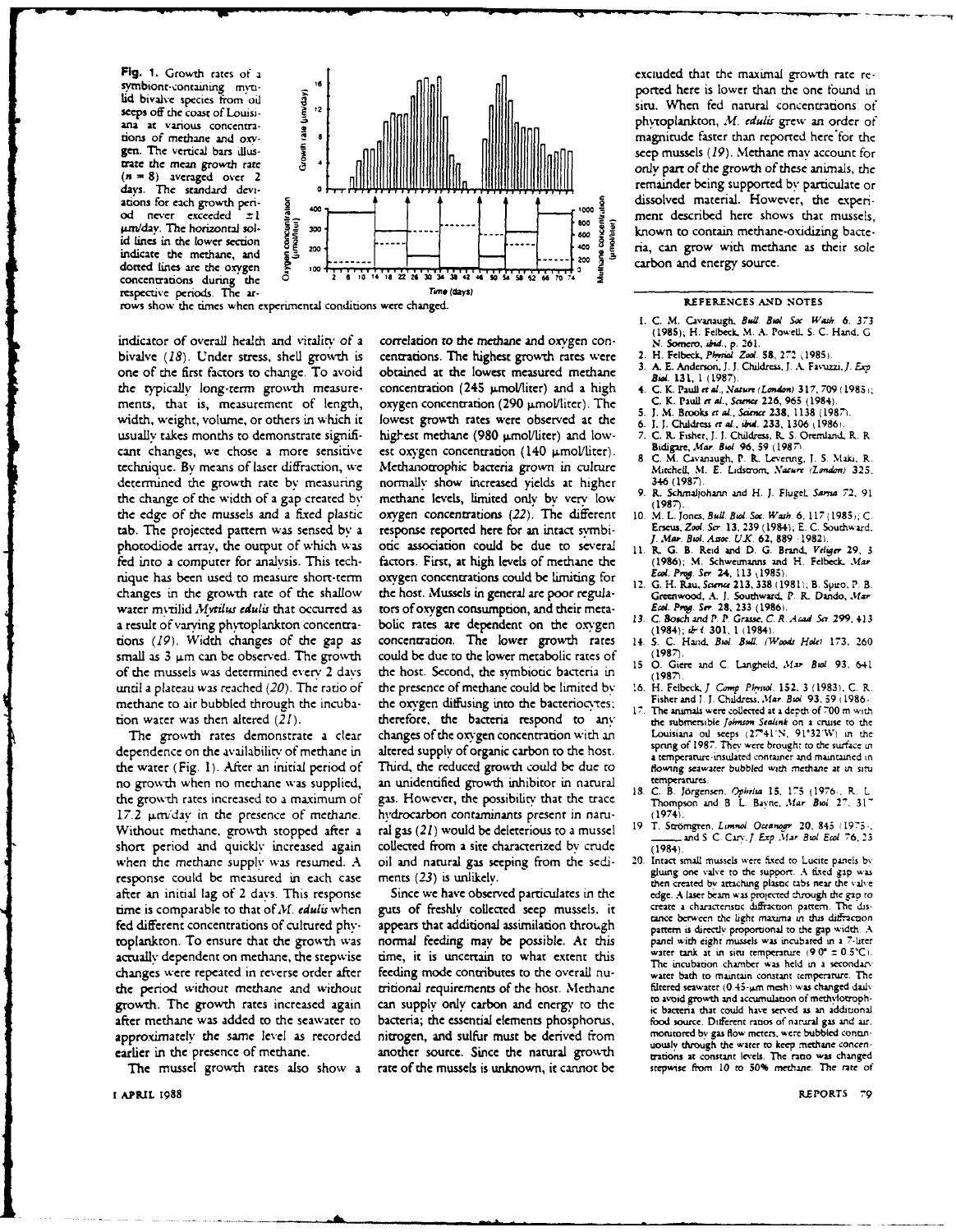supply of the mixture never exceeded  $100 \text{ cm}^3/\text{min}$ .<br>The growth resulting from the different methane levels was then measured every 2 days. The methane concentrations in the water were measured by gas chromatography with a Porapak Q column and a<br>flame ionization detector. The oxygen concentraname souzanom unitation. The dispersions and consumerions were monitored with a polarographic oxygen electrode (Strathkelvin, U.K.). During the entire duration of this study the mussels appeared to be in<br>good health, that is, none of the animals died, the<br>siphons were extended, and extensive byssal threads

- sippons were extended, and extensive byssal threads<br>were produced.<br>21. Monthly Gas Quality Report, Ehrenberg meter sta-<br>tion, no. 32002, sampling date, 30 July 1987 (San<br>Diego Gas and Electric, San Diego, August 1987).<br>22.
- 
- 23. M. C. Kennicutt II et al., Nature (London) 317, 351  $(1985)$ .
- 24. Supported by NSF grants OCE86-10512 (H.F.)<br>and OCE86-10514 (J.J. Childress and C.R.F.). The<br>National Undersea Research Program of the National Oceanic and Atmospheric Administration Lower Contact and Alemospheric Administration<br>supported the collecting cruise and the dive time<br>with the RV Sewerd Johnson and the DSRV Johnson<br>Sealind, and NRJ submersible support was provided<br>by the Office of Naval Rese Take on Scalink for their assistance in collecting<br>animals, B. Ward for the use of the gas chromato-<br>graph, and J. J. Childress for critically reviewing the manuscript.

16 October 1987; accepted 4 February 1988

SCIENCE, VOL. 240